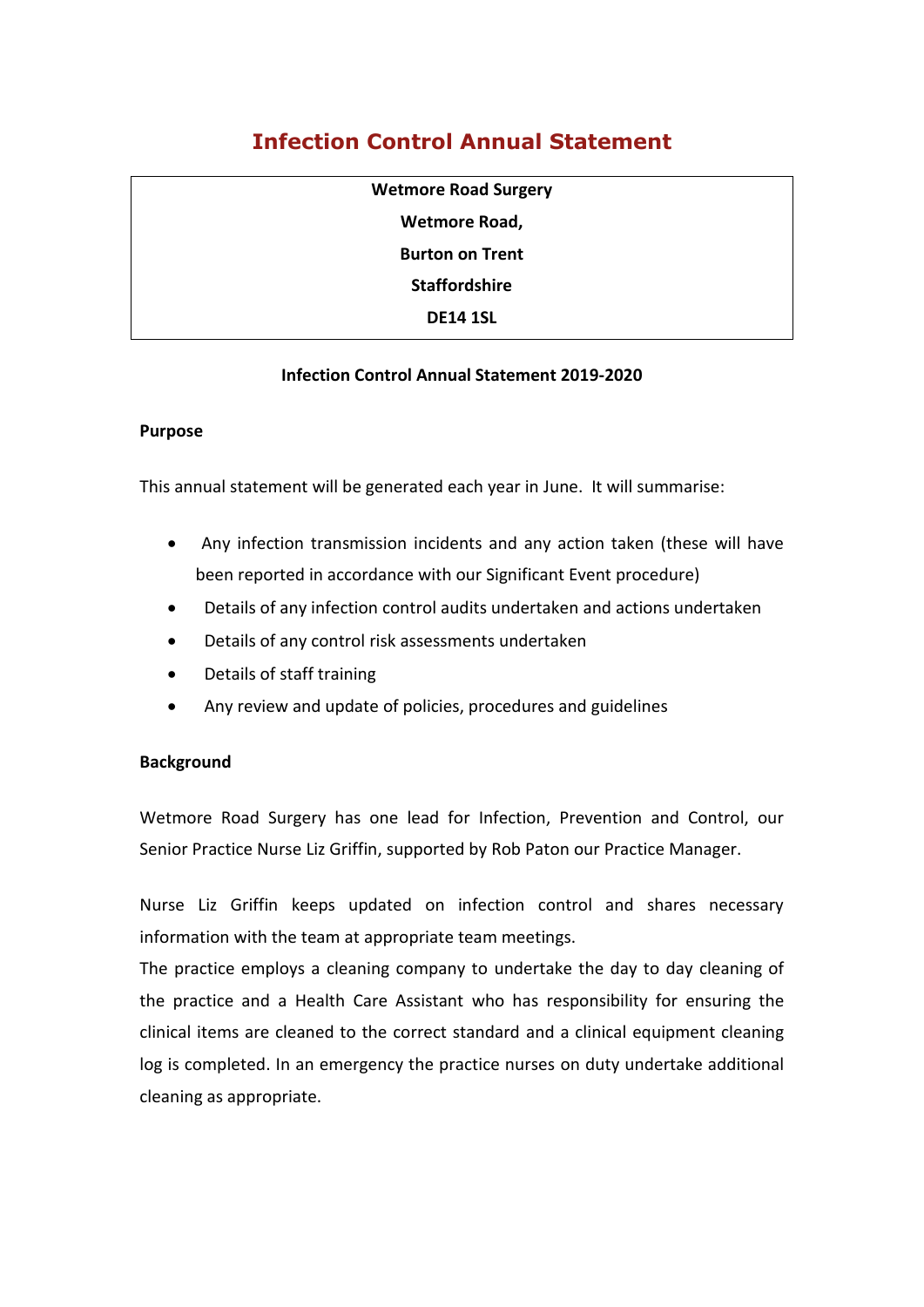## **Significant Events**

In the past year (1.4.18 – 31.3.19) there have been no significant events raised that related to infection control.

### **Audits**

An audit on Minor Surgery was undertaken in April 2018. An overall infection rate of 3 patients in 79 procedures was recorded (3.8%). Three of the 35 patients who had a toenail procedure suffered an infection that was treated with antibiotics whereas of the 44 patients who underwent a different excision procedure, none were found to have suffered an infection.

In September 2017 an Infection Prevention and Control in General Practice audit was completed by Christine Seery, Infection Prevention and Control Nurse. The practice scored a success rate of 83% with only minor issues needing actioning, which have now been undertaken. Policies and procedures have now been finalised and are operational. While some inadequacies were noted and these have been corrected to ensure compliance we will aim to do more to share information with our patients and will therefore place a copy of this Annual Statement on our practice website and will notify patients of any seasonal outbreaks that they may need to be aware of via posters in the surgery and on our website.

Staff have attended Infection Control updates. Hand hygiene updates are on the wall at every sink unit. Spots checks on hand washing and aseptic technique are on-going

#### **Risk Assessments**

Risk assessments are carried out so best practice can be established and then followed.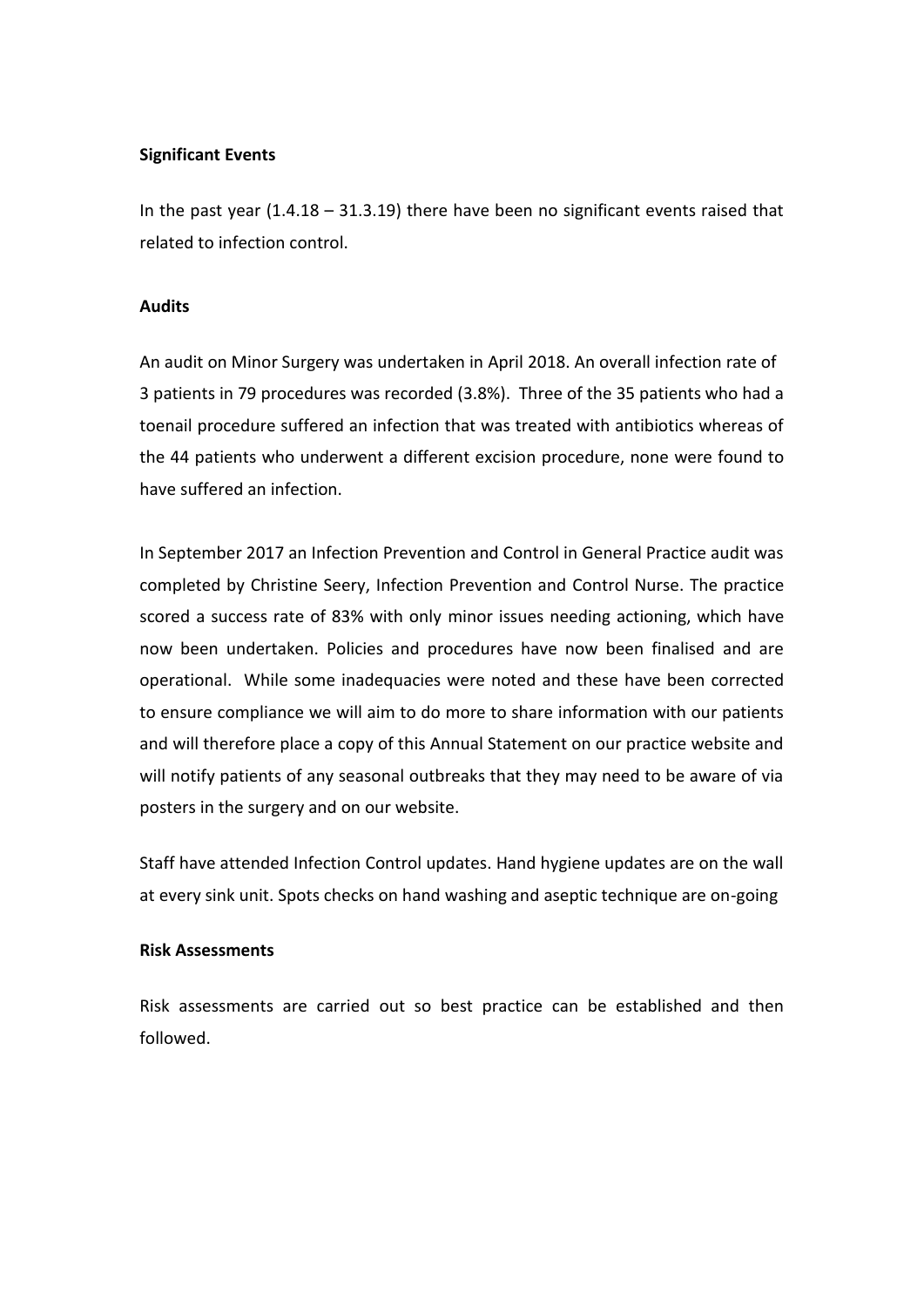#### Cleaning specifications, frequencies and cleanliness of equipment

Clinical cleaning is carried out daily on a rotational basis by our HCA. This is documented on paper and filed in a folder. There are spot checks on all the rooms on a monthly basis as per our Infection Control Policy.

Staff training was undertaken following that to ensure we adhered to the required standards. In June 2016 the arrangements for cleaning services changed with the retirement of our employed cleaner. The practice now contracts cleaning services to a company called Minster Cleaning. Cleaning plans and procedures have been reviewed as a result of this change and the new service is being monitored by Mr Rob Paton and Sister Liz Griffin. The company now undertaken regular reviews of the standard of the cleaning provided and issues are fed back to them as needed. Our Health Care Assistant is assisting our cleaning company in ensuring the new procedures that have been put in place are being adhered to and that cleaning specifications and frequencies are adequate for a General Practice environment. New policies have been written and carried out by staff and are updated and revised annually. Cleaning spot checks are carried out monthly and an annual audit undertaken as part of our Infection Control protocol.

## Toys, books and magazines

We provide minimal toys to help entertain children whilst they are in the waiting room and during consultations. We feel it is important to have some provision for those parents who do not bring their own toys to entertain their children, however, we have to manage risk. NHS Cleaning Specifications recommend that all toys are cleaned regularly and we have implemented this as part of our cleaning schedule. Our clinical Health Care Assistant has responsibility for undertaking the cleaning of toys on a weekly basis. Books and magazines are also reviewed and discarded if damaged or are tatty /dirty

## Curtains

The surgery has blinds both at the windows and in consulting rooms. All blinds will be cleaned as per our contract cleaning specification. Modesty curtains in treatment